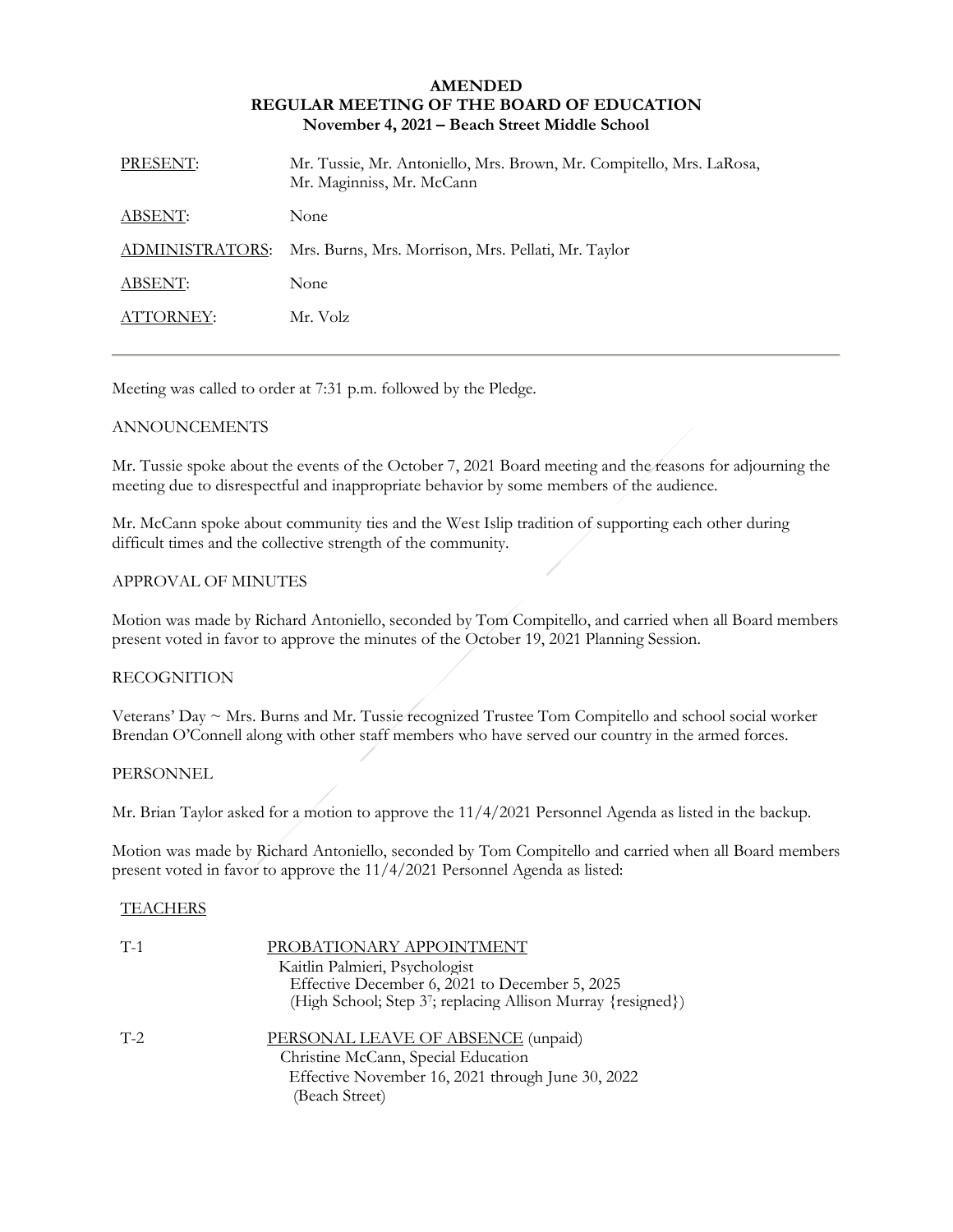| $T-3$                | <b>REGULAR SUBSTITUTE</b><br>Gabrielle Roberto, English<br>Effective November 5, 2021 through June 30, 2022<br>(Udall; Step 1A <sup>1</sup> ; Replacing Kimberly Crouch {reassigned})                       |
|----------------------|-------------------------------------------------------------------------------------------------------------------------------------------------------------------------------------------------------------|
| <b>CIVIL SERVICE</b> |                                                                                                                                                                                                             |
| $CL-1$               | <u>RESIGNATION</u><br>Kristen Pyes, Security/Receptionist Paraprofessional<br>Effective October 28, 2021<br>(Manetuck)                                                                                      |
| $CL-2$               | PROBATIONARY APPOINTMENT<br>Kathleen Figalora, Part-Time Food Service Worker<br>Effective November 5, 2021<br>(Beach Street; \$15.13/hr; replacing T. Allen {resigned})<br>Katherine Keller, Cafeteria Aide |
|                      | Effective November 5, 2021<br>(Paul J. Bellew; Step 1; replacing J. MacInness {terminated})                                                                                                                 |
| $CL-3$               | SUBSTITUTE CUSTODIAN (\$15/hr)<br>Veronica Lopez, effective November 5, 2021<br>Christine Stone, effective October 9, 2021                                                                                  |
| $CL-4$               | SUBSTITUTE NURSE (\$150 per diem)<br>Martina Cortes, effective November 5, 2021                                                                                                                             |
| $CL-5$               | <b>SUBSTITUTE TEACHER AIDE (\$18.41/hr)</b><br>Mitchel Klass, effective November 5, 2021                                                                                                                    |
| $CL-6$               | <b>SUBSTITUTE GUARD (AMENDED)</b><br>David Henry, effective October 20, 2021<br>(change in rate to \$19.54)                                                                                                 |
| $CL-7$               | <u>SUBSTITUTE ASSISTANT COOK</u> (\$20.51 hr)<br>Christine Memoli, effective November 5, 2021                                                                                                               |
| $CL-8$               | SUBSTITUTE MAINTENANCE II (\$30.00 hr)<br>Guy DiStefano, effective November 5, 2021                                                                                                                         |
| <b>OTHER</b>         | <b>ADULT EDUCATION FALL 2021</b><br>Caylee Klimuszko (Lifeguard) \$20/hr                                                                                                                                    |
|                      | CLUBS/ADVISORS 2021-2022<br><b>BEACH STREET MIDDLE SCHOOL</b><br>Art Club Grade 6 & 7, Jill Culver                                                                                                          |
|                      | <b>MANETUCK</b><br>Poetry Club, Gina Castaldo                                                                                                                                                               |

PAUL J BELLEW

Best Buddies Club, Amy DeJoseph, Theresa Mercado and Rita Manetta (shared)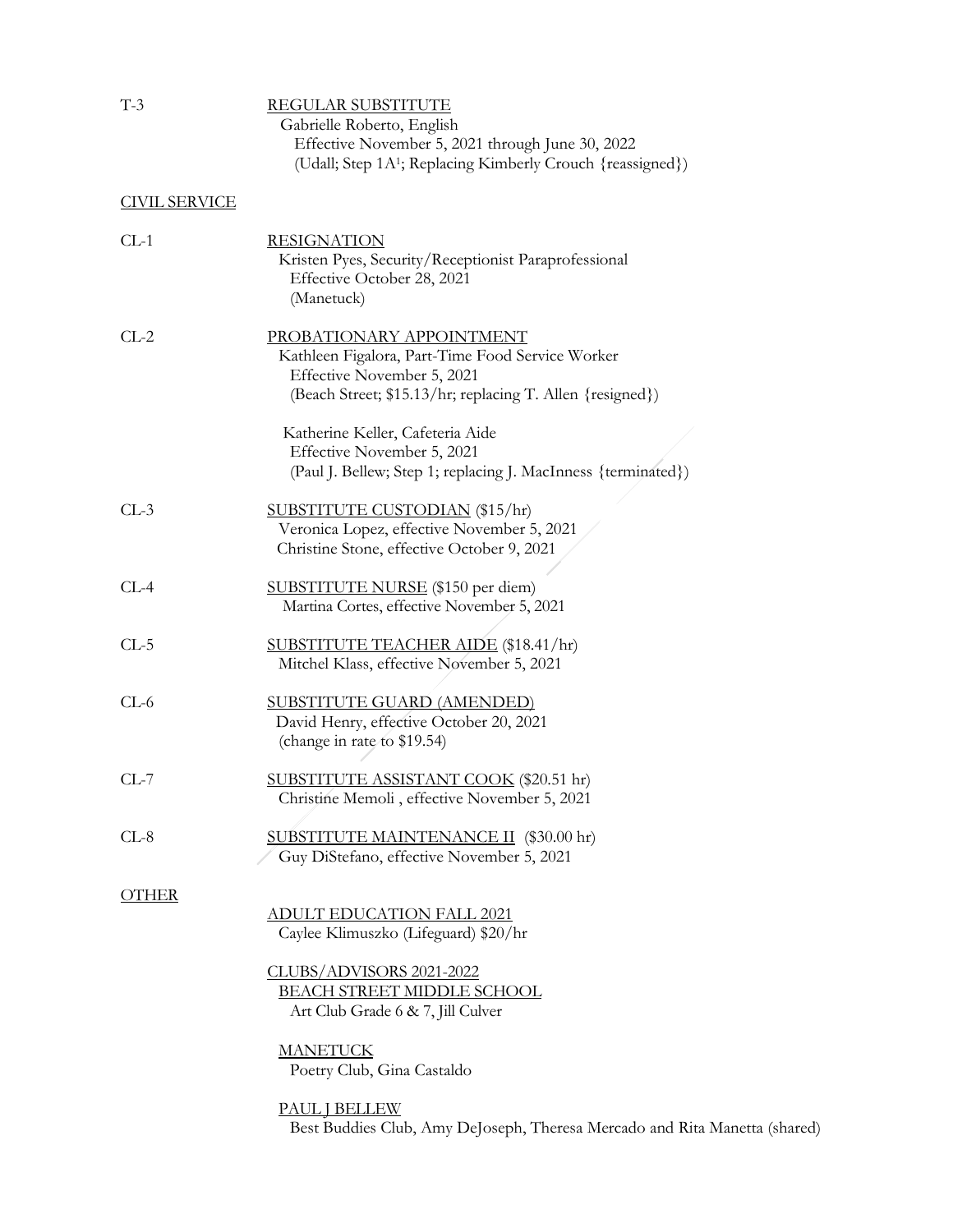Drama Club, Shane O'Neill and Karen McCarthy

CLUBS 2021-2022 - PAUL J BELLEW*(cont.)*

Game Club, Cara Douglas Geography Bee, Cara Douglas and Karen McCarthy (shared) Mindfulness Club, Rachel Russell and Darlene Squillante (shared) Spanish Club, Kristen Amoia STEM Club, Kristen Amoia

UDALL ROAD MIDDLE SCHOOL Be Yourself Club, Dawn Morgan

Health Club, Tricia Meliti

SUBSTITUTE TEACHER (\$130 per diem) Matthew Boniberger, effective November 5, 2021 Isabella Colombo, effective November 5, 2021 Mitchel Klass, effective November 5, 2021 Destiny Parsons, effective November 5, 2021 Alissa Pratt, effective November 5, 2021

# RESIGNATION Gabrielle Roberto, Preferred Substitute Effective November 5, 2021

INSTRUCTIONAL SWIM & FAMILY SWIM PROGRAMS 2021-2022 Lifeguard \$15 per hour Ty Kennedy

# CURRICULUM UPDATE

Mrs. Morrison informed the audience that Superintendent's Conference Day took place on Tuesday, November 2. Elementary classroom teachers were engaged in foundational literacy professional development and special area teachers and support staff were engaged in learning experiences relevant to their areas of responsibility.

At the secondary level, teachers attended self-selected workshops in a variety of subjects for which the majority of the facilitators were West Islip teachers and administrators. Mrs. Morrison thanked the Superintendent's Conference Day planning team and workshop facilitators.

Mrs. Morrison advised that West Islip received training and support through the NYS Office of Mental Health to better assist students. Mrs. Morrison also advised that due to parent concerns regarding access to sensitive content on BrainPOP, designated videos will be blocked to K-8 students for individual use.

Mrs. Morrison congratulated science teacher Brian Haldenwang who was recently featured, in *Pasco Lab Notes*, a monthly newsletter for science educators around the world.

# REPORT OF COMMITTEES

Education Committee: Richard Antoniello reported on the meeting that took place 11/2/2021. Items reviewed included the K-12 school counseling plan; the Panorama Survey; BrainPOP; and ELA strategies for students.

Finance Committee: Ron Maginniss reported on the meeting held on 11/2/2021. Items reviewed included the September treasurer's report; September extra-curricular report; September financial statements; October internal claims audit report; October system manager audit report; payroll certification forms; and contracts.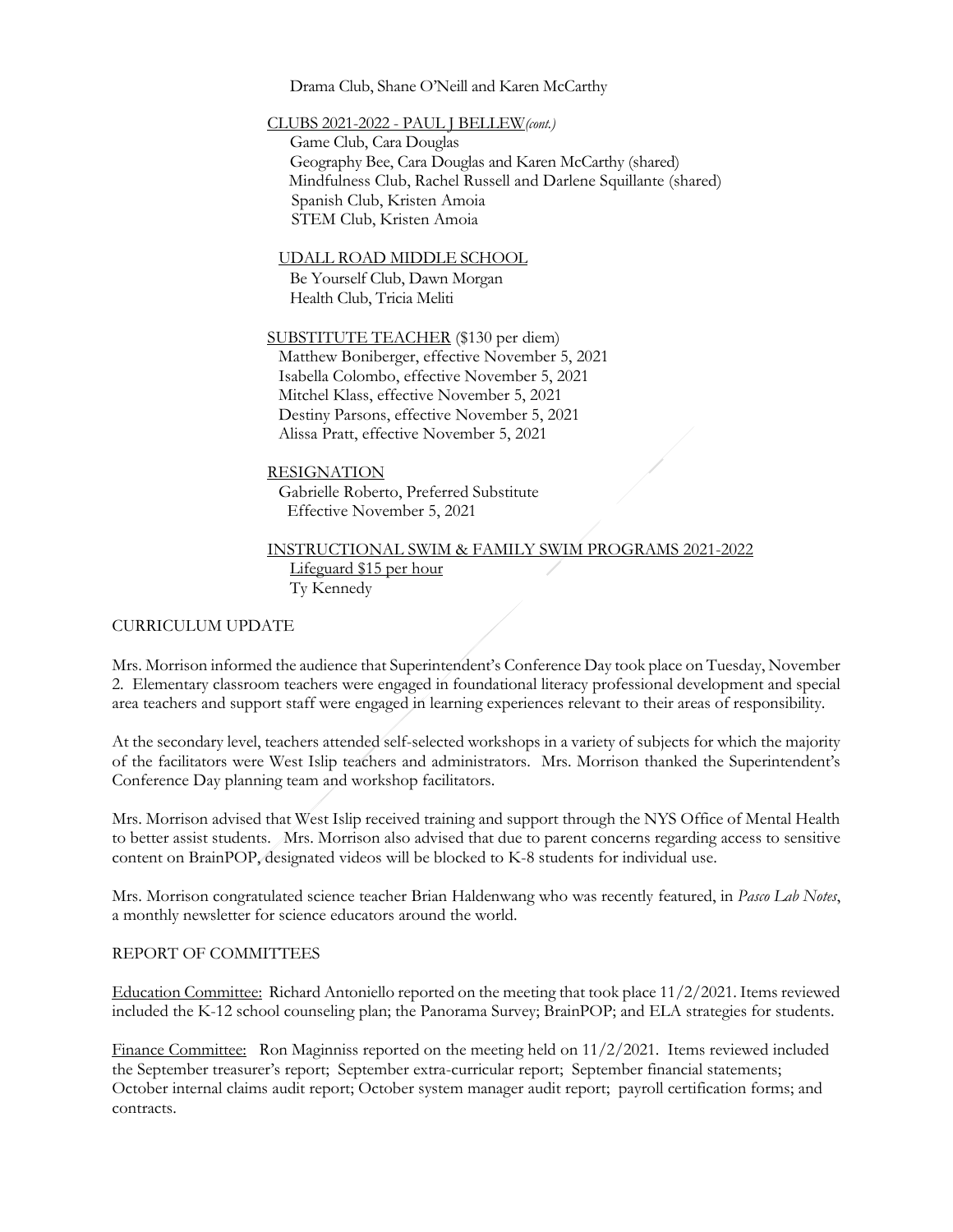Buildings and Grounds: Peter McCann reported on the meeting that took place on 11/2/2021. Items reviewed included the fence project on Montauk Highway and Higbie Lane; the security vestibule at District Office; air conditioning; the installation of solar panels on school roofs; water damage in a high school art room; and permits for the winter athletic season.

Special Education Committee: Debbie Brown reported on the meeting that took place on 11/3/2021. Items discussed included new entrants.

Audit Committee: Debbie Brown reported on the meeting that took place on 10/19/2021. The district's auditors, R.S. Abrams & Company, LLC attended virtually and reviewed the district's financial statements for year ended June 30, 2021. The district is in good financial condition and received no comments on the audit letter.

Health and Wellness: Peter McCann reported on the meeting that took place on 10/12/2021. Items discussed included the Color Run and the Health and Wellness Newsletter.

### FINANCIAL MATTERS

The treasurer's report for September was presented: beginning balance \$45,078,380.73; ending balance \$43,055,299.36.

Motion was made by Richard Antoniello seconded by Tom Compitello, and carried when all Board members present voted in favor to approve General Fund budget transfers 4098-4103 and Capital Fund budget transfer 4102.

Motion was made by Richard Antoniello seconded by Tom Compitello, and carried when all Board members present voted in favor to approve 2021-2022 SEDCAR Contracts: ADCS, ACLD, Alternatives for Children, Bilinguals Inc/Child & Parent Services, Brookville Center for Children's Services, Building Blocks Developmental Pre-School, Center for Developmental Disabilities, Connetquot Central School District of Islip, Developmental Disabilities Institute, Inc., Eden II Programs, Hagerdorn Little Village School, Just Kids Early Childhood Learning Center, Kids First Evaluation and Advocacy Center, Kids in Action of Long Island, Inc. Kidz Therapy Services, PLLC, Leeway School, Little Angels Center, Metro Therapy, Mid Island Association d/b/a All About Kids, Mountain Lake Academy, Nassau Suffolk Services for the Autistic, Inc., The Opportunity Pre-School, Suffolk Department of Social Services, United Cerebral Palsy of Greater Suffolk, Inc., Wood Services.

Motion was made by Richard Antoniello seconded by Tom Compitello, and carried when all Board members present voted in favor to approve the following 2021-2022 Contract: Kidz Educational Services SLP, OT, PT, LMSW, Psychology, Audiology, PLLC.

Motion was made by Richard Antoniello seconded by Tom Compitello, and carried when all Board members present voted in favor to approve food and food equipment price increases due to supply chain crisis.

### PRESIDENT'S REPORT

Mr. Tussie thanked the Color Run volunteers and sponsors.

### SUPERINTENDENT'S REPORT

Mrs. Burns updated the community on recent activities, many of which can be found on the district website: the Color Run, Homecoming, and the All District Concert. The district had a successful athletic season in fall sports, with many teams achieving post-season play.

Mr. Tussie spoke about the role parents play in taking their children to all their activities and thanked the parents for their contributions.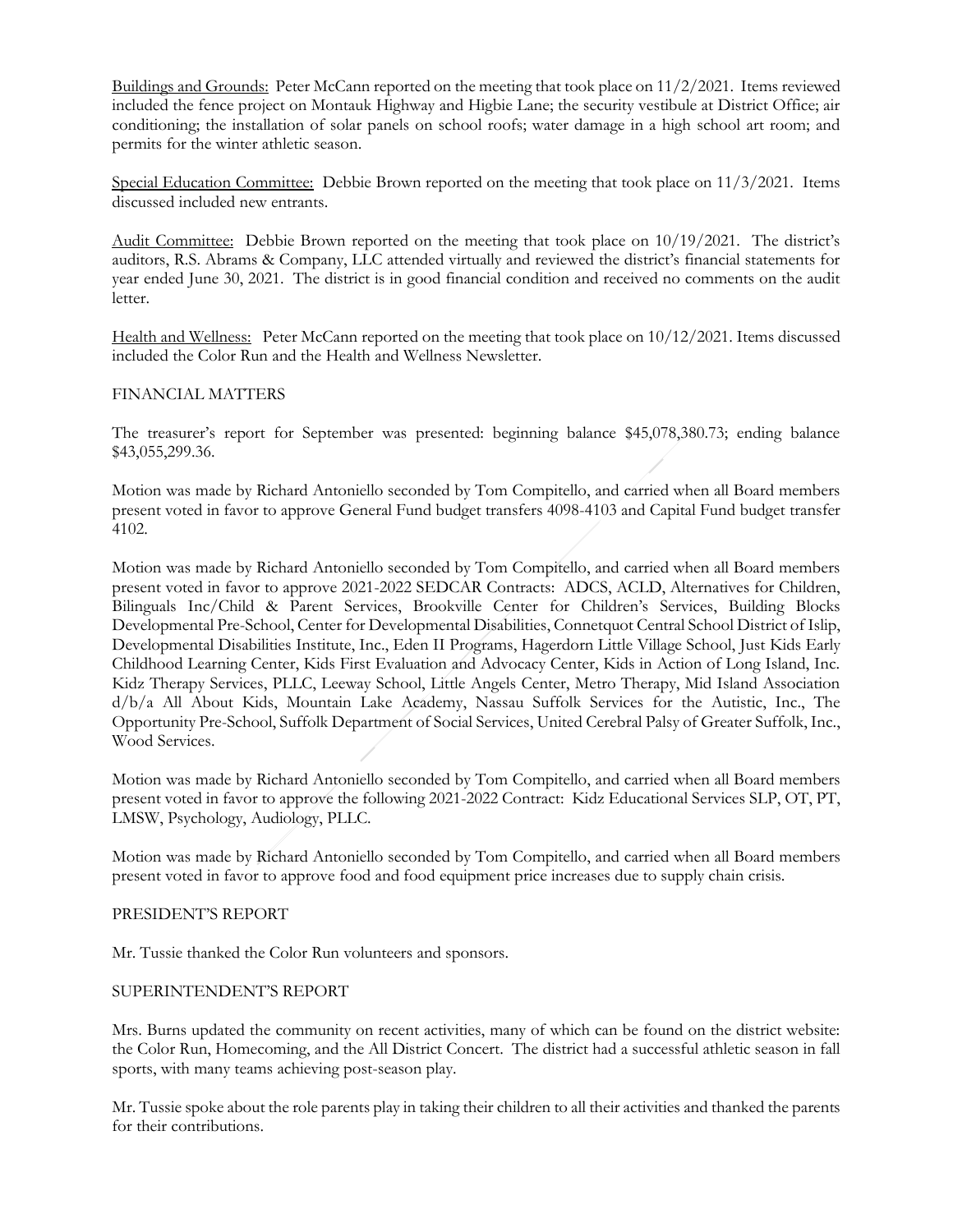The following residents wished to speak during an "Invitation to the Public":

Don Marmo - Mr. Marmo questioned the surplus in the general fund and why it is not used to reduce the tax levy. Mrs. Pellati confirmed that the surplus represented 4.37% of appropriations under budget. Mrs. Pellati explained that a budget typically includes several estimates (i.e. health insurance rates, special education costs) and that remaining fund balance are allocated among the district's reserves and can be found on the district website. These healthy reserve balances have put the district in a fiscally sound financial position, have led to a Moody's rating upgrade, and provided beneficial borrowing rates for the debt service.

Nicole Winn - Mrs. Winn requested more opportunities for parents to be involved in student activities during the school day and expressed disappointment that parents could not attend the Halloween parade.

Madeline Curley - Madeline is a seventh grader and expressed that masks do not protect from COVID and there should be more opportunities to take a break from the mask during the school day.

Lisa Curley - Mrs. Curley is seeking a response regarding a mask exemption for her child. Mrs. Curley is appreciative of the removal of BrainPOP videos of a sensitive nature and had a question about a FOIL request. She spoke about a petition that was submitted at the October meeting in which the Board was requested to meet with the attorneys that are representing districts in a lawsuit**.** Mr. Tussie advised that the district does not plan to participate.

Laura Vetere - Mrs. Vetere stated that parents are scared that someone could vaccinate their children without parental consent. Mr. Tussie advised that there is no plan to do so and Mrs. Burns explained that the district would not administer any medical intervention without parental consent.

Veronique Wallrapp - Mrs. Wallrapp requested information about the trustee election process and individual trustees stand on vaccinating students. Mr. Tussie stated that the Board members would not be responding to such questions.

Kristin Calder - Mrs. Calder asked the Board to take steps before the vaccine becomes mandated. She requested that the signs in classrooms regarding the vaccine be removed and advised that parents would remove their children from school if the vaccine were to be mandated.

Kathryn Abbatiello - Mrs. Abbatiello expressed outrage over the harassment and bullying of children with disabilities and the LGBTQ community.

Al DiBernardo - Mr. DiBernardo thanked Mr. McCann for his remarks at the beginning of the meeting and expressed how both the community and the Board must be open minded and flexible.

Rob Walsh - Mr. Walsh thanked Mr. McCann for his opening statement and for exploring the installation of air conditioning in all buildings. Mr. Walsh apologized to Mrs. LaRosa a misunderstanding about the 10/7/21 Board meeting. He asked a question about a COVID survey to which Mrs. Burns explained that ParentSquare does not reach the entire community.

Catie Florea - Mrs. Florea expressed that children are suffering by wearing a mask and that the COVID numbers are low. She would like the district to advocate for the community. Mr. Tussie advised that the Board would take this under consideration and Mrs. LaRosa encouraged parents to reach out to local legislators.

Nicole Tully - Mrs. Tully shared a letter that the West Babylon School District sent to the governor. She advised the Board to represent all constituents. Mrs. Tully requested that Vaccinate New York stickers be removed from classrooms. Mr. Tussie advised that they would investigate the stickers and stated that all Board decisions are made in the best interest of all children.